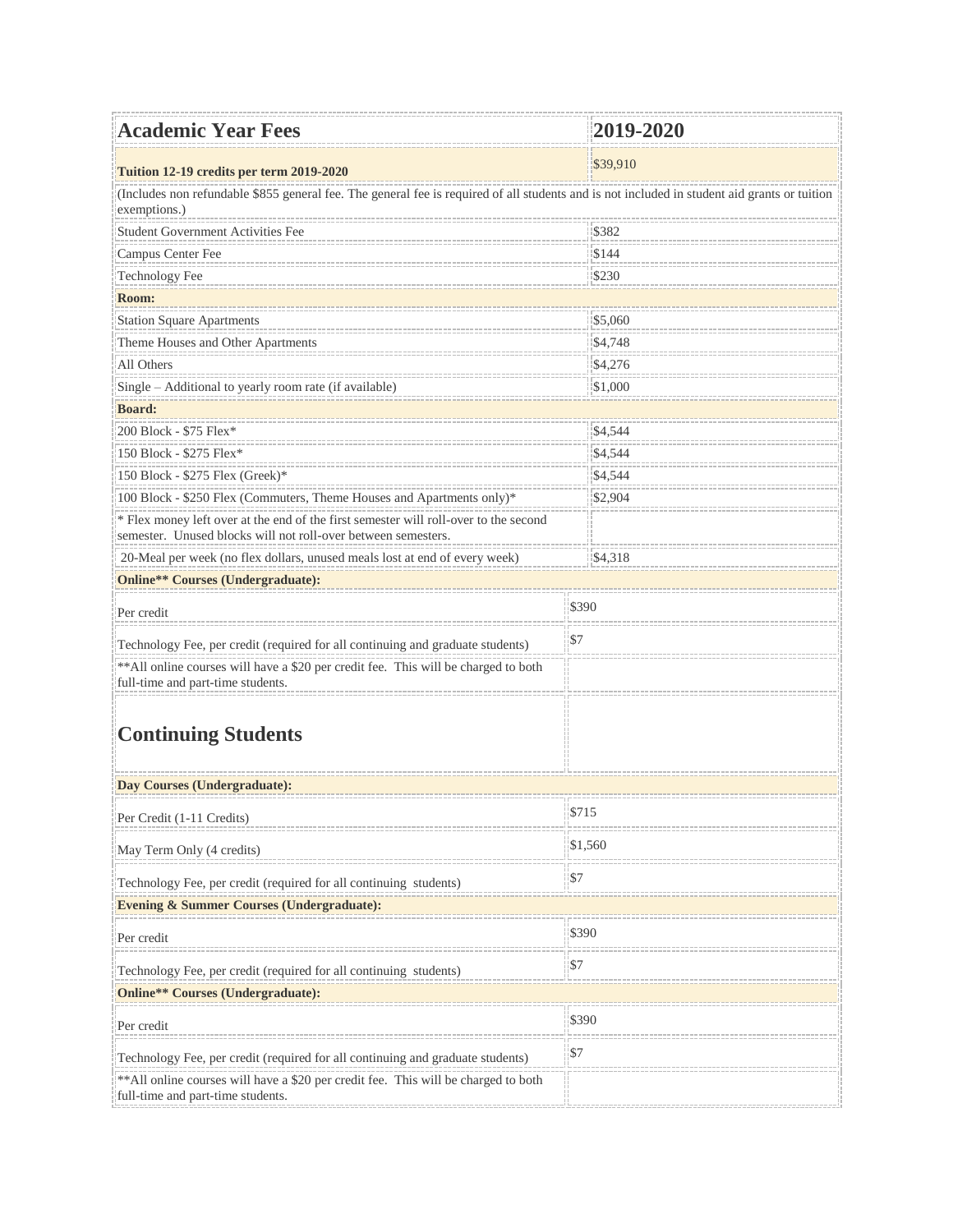| <b>Students 65 years or over</b>                                                                                                                                                                                                   |           |  |  |
|------------------------------------------------------------------------------------------------------------------------------------------------------------------------------------------------------------------------------------|-----------|--|--|
| Per credit (Students 65 years or older may audit an Evening or Day undergraduate<br>or graduate course tuition-free or for credit at the audit tuition rate on a space<br>available basis and limited to one course per semester.) | \$210     |  |  |
| If auditing, no charge except lab charges                                                                                                                                                                                          |           |  |  |
| <b>Graduate*** Students:</b>                                                                                                                                                                                                       |           |  |  |
| <b>Master of Arts in Criminal Justice (MACJ)</b>                                                                                                                                                                                   |           |  |  |
| Total of 36 Credit Hours                                                                                                                                                                                                           |           |  |  |
| Per Credit                                                                                                                                                                                                                         | \$550     |  |  |
| Technology Fee, per credit (required for all continuing and graduate students)                                                                                                                                                     | \$7       |  |  |
| <b>Master of Arts in Teaching (MAT)</b>                                                                                                                                                                                            |           |  |  |
| Minimum of 42 Credit Hours                                                                                                                                                                                                         |           |  |  |
| Per credit                                                                                                                                                                                                                         | \$550     |  |  |
| <b>Background Check Fee</b>                                                                                                                                                                                                        | \$42      |  |  |
| Technology Fee, per credit (required for all continuing and graduate students)                                                                                                                                                     | \$7       |  |  |
| <b>Master of Music in Choral Conducting (MMCC)</b>                                                                                                                                                                                 |           |  |  |
| Total of 36 Credit Hours                                                                                                                                                                                                           |           |  |  |
| Per Credit                                                                                                                                                                                                                         | \$800     |  |  |
| <b>Summer Recital Fee</b>                                                                                                                                                                                                          | \$500     |  |  |
| Technology Fee, per credit (required for all continuing and graduate students)                                                                                                                                                     | <b>S7</b> |  |  |
| *** All Graduate Programs have a one-time Matriculation fee of \$125.00                                                                                                                                                            |           |  |  |
| ***Graduate students enrolled in a graduate program will be billed at the graduate<br>rate for all courses                                                                                                                         |           |  |  |

| Other Fees (per semester unless otherwise specified)                                                   |       |
|--------------------------------------------------------------------------------------------------------|-------|
| Overload (per credit over 19 credits. Students taking a fifth four credit course                       |       |
| will be billed for four credits of overload)                                                           |       |
| All online course fee per credit (This will be charged to both full-time and part-time students): \$20 |       |
| Audit Fee (per credit)                                                                                 | S 210 |
| Late Course Additions and Withdrawals*                                                                 |       |